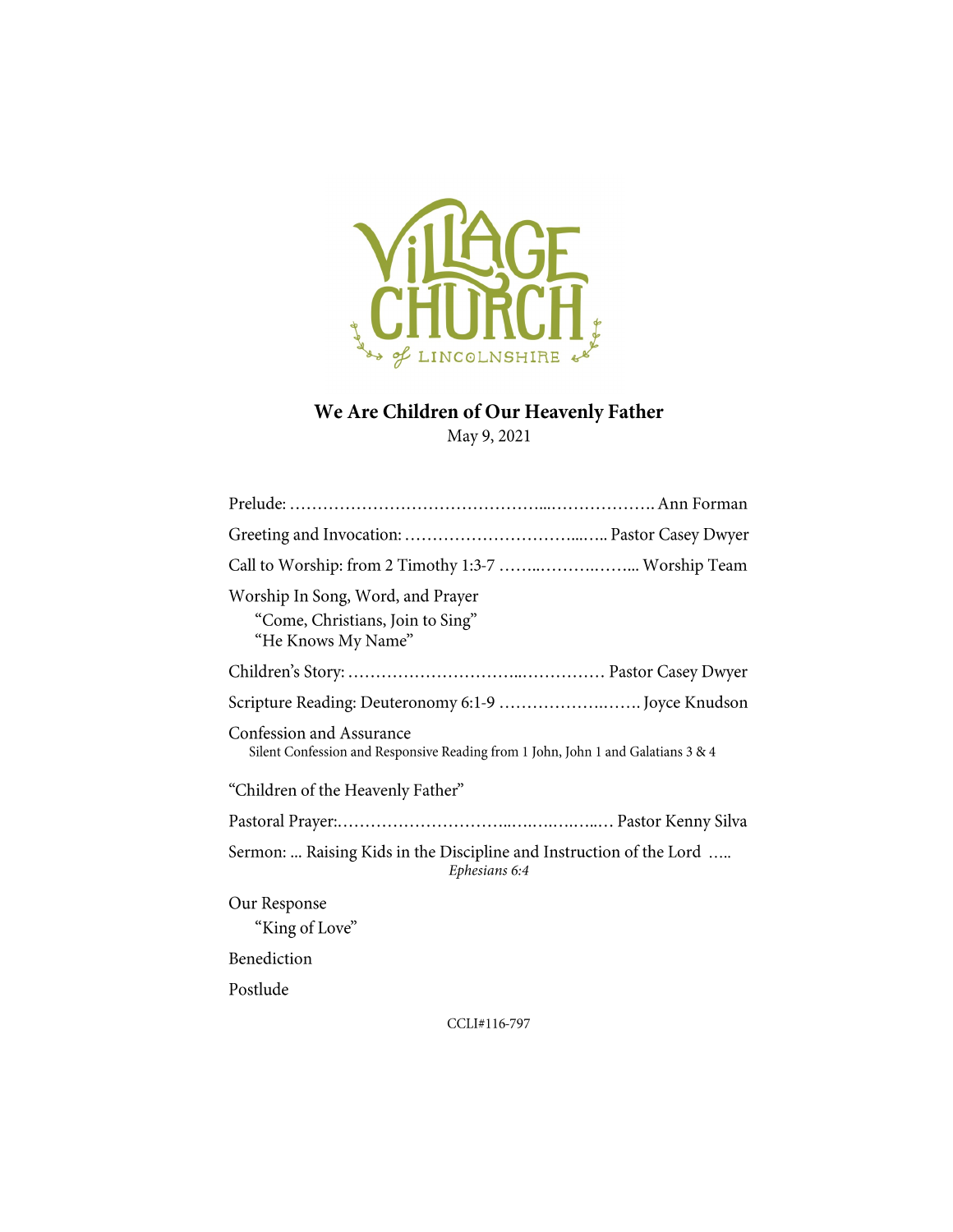### Come, Christians, Join to Sing

Come Christians join to sing Alleluia amen Loud praise to Christ our King Alleluia amen Let all with heart and voice Before His throne rejoice Praise is His gracious choice Alleluia amen

Come lift your hearts on high Alleluia amen Let praises fill the sky Alleluia amen He is our Guide and Friend To us He'll condescend His love shall never end Alleluia amen

Praise yet our Christ again Alleluia amen Life shall not end the strain Alleluia amen On heaven's blissful shore His goodness we'll adore Singing forevermore Alleluia amen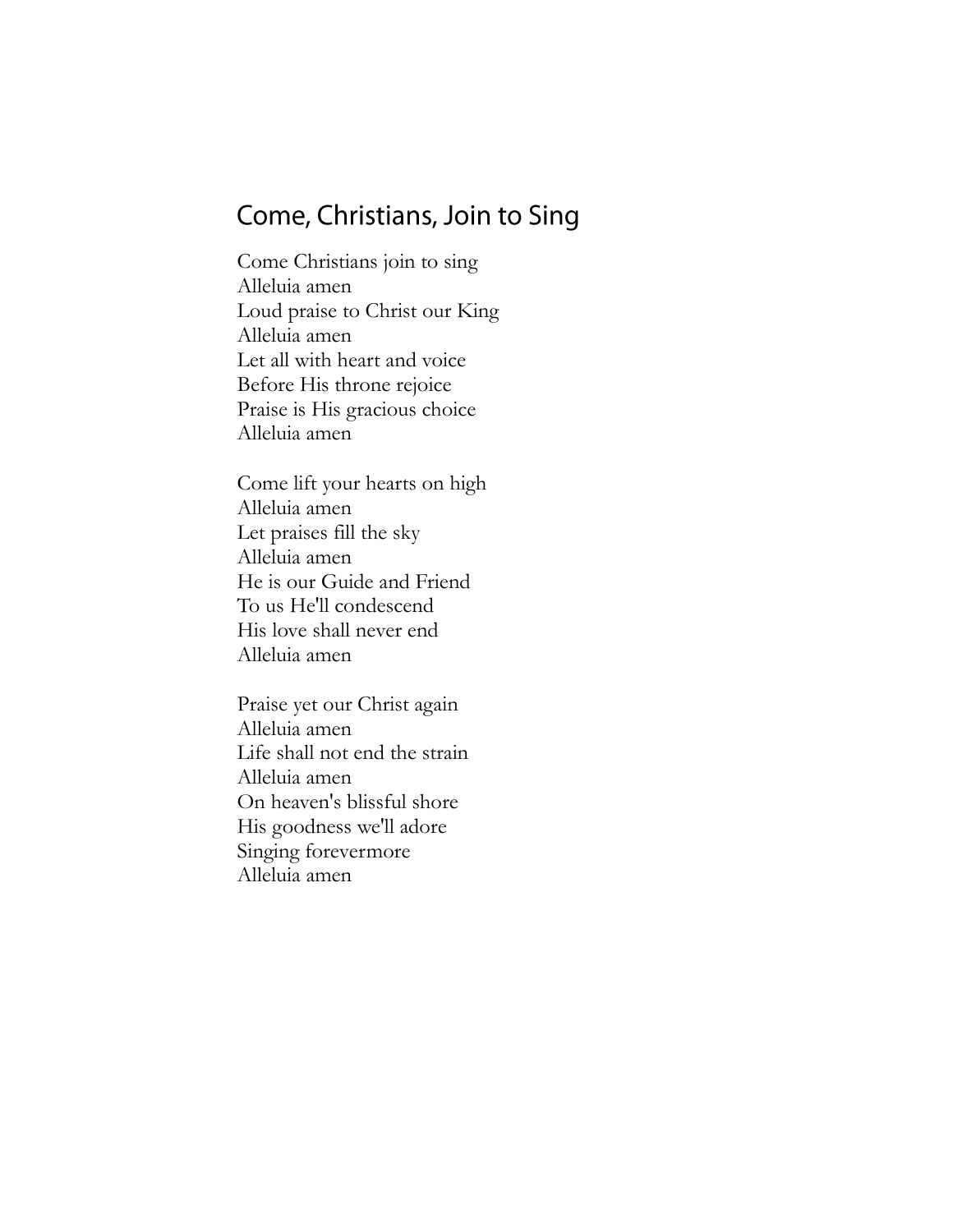# He Knows My Name

I have a Maker He formed my heart Before even time began My life was in His hand

Chorus He knows my name He knows my every thought He sees each tear that falls And hears me when I call

I have a Father He calls me His own He'll never leave me No matter where I go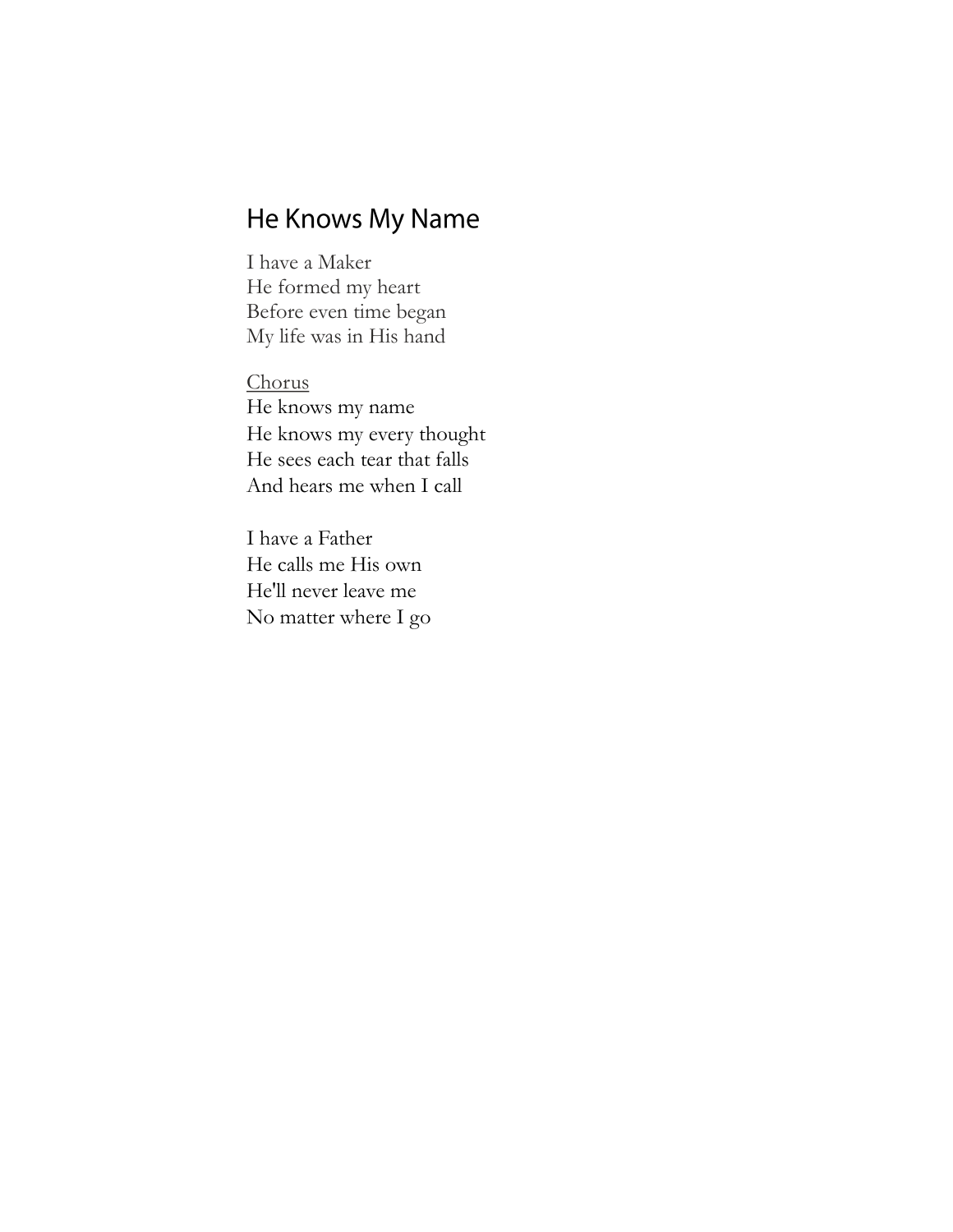### Children of the Heavenly Father

Children of the heavenly Father Safely in His bosom gather Nestling bird nor star in heaven Such a refuge e'er was given

God His own doth tend and nourish In His holy courts they flourish From all evil things He spares them In His mighty arms He bears them

Neither life nor death shall ever From the Lord His children sever Unto them His grace He showeth And their sorrows all He knoweth

Praise the Lord in joyful numbers Your protector never slumbers At the will of your defender Every foe man must surrender

Though He giveth or He taketh God His children ne'er forsaketh His the loving purpose solely To preserve them pure and holy